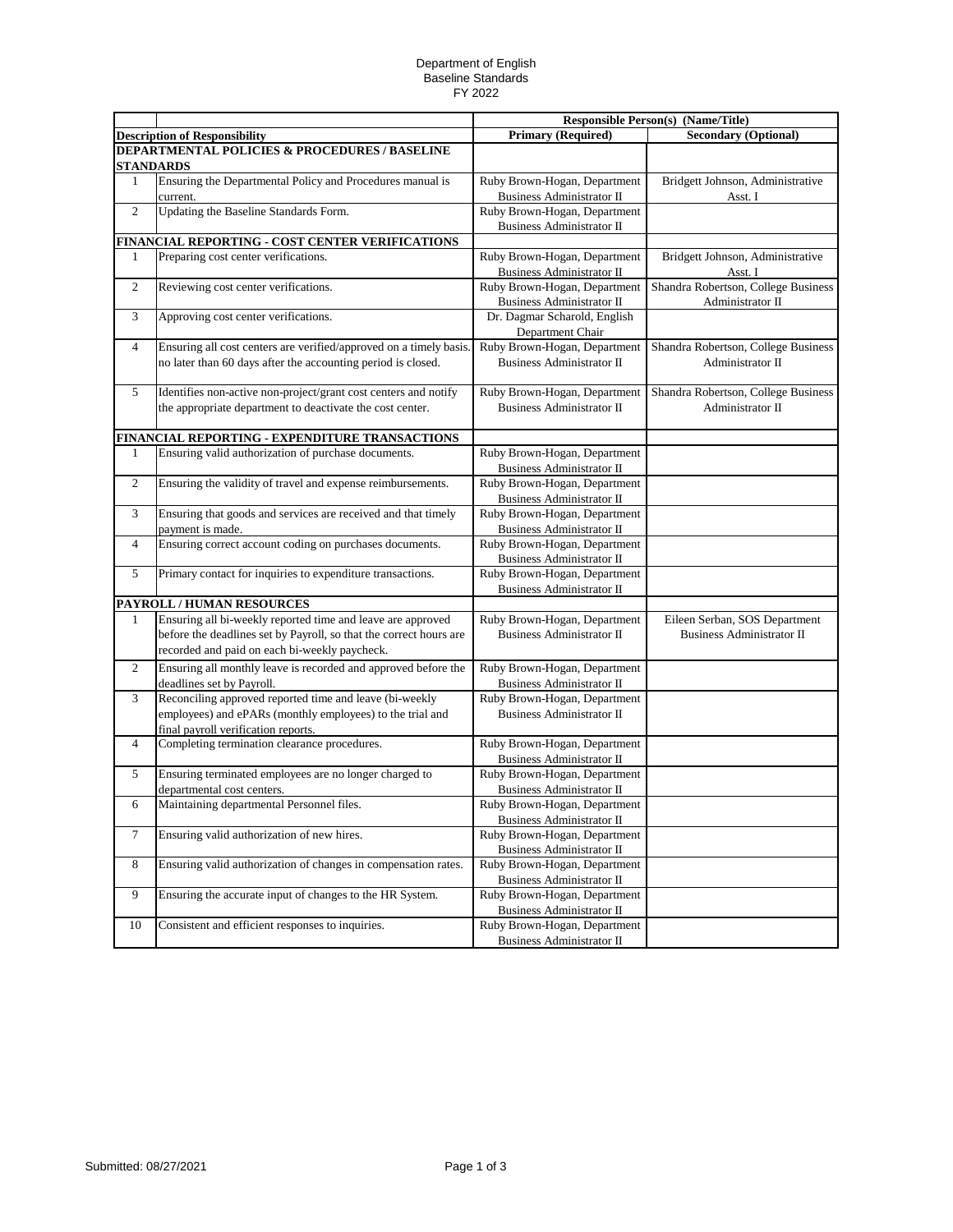## Department of English Baseline Standards FY 2022

|                |                                                                                                                                        |                                                                  | <b>Responsible Person(s) (Name/Title)</b>                        |
|----------------|----------------------------------------------------------------------------------------------------------------------------------------|------------------------------------------------------------------|------------------------------------------------------------------|
|                | <b>Description of Responsibility</b>                                                                                                   | <b>Primary (Required)</b>                                        | <b>Secondary (Optional)</b>                                      |
|                | <b>CASH HANDLING</b>                                                                                                                   |                                                                  |                                                                  |
| 1              | Collecting cash, checks, etc.                                                                                                          | Bridgett Johnson, Administrative<br>Asst. I                      | Joselin Escobar, Administrative<br>Assistant                     |
| $\overline{c}$ | Prepares Departmental Deposit Form.                                                                                                    | Bridgett Johnson, Administrative<br>Asst. I                      | Joselin Escobar, Administrative<br>Assistant                     |
| 3              | Approves Departmental Deposit Form.                                                                                                    | Bridgett Johnson, Administrative<br>Asst. I                      | Joselin Escobar, Administrative<br>Assistant                     |
| $\overline{4}$ | Transports deposit to the Cashiers Office.                                                                                             | Bridgett Johnson, Administrative<br>Asst. I                      | Joselin Escobar, Administrative<br>Assistant                     |
| 5              | Preparing Journal Entries.                                                                                                             | Ruby Brown-Hogan, Department<br><b>Business Administrator II</b> | Joselin Escobar, Administrative<br>Assistant                     |
| 6              | Verifying deposits posted correctly in the Finance System.                                                                             | Ruby Brown-Hogan, Department<br><b>Business Administrator II</b> | Shandra Robertson, College Business<br>Administrator II          |
| $\tau$         | Adequacy of physical safeguards of cash receipts and<br>equivalent.                                                                    | Bridgett Johnson, Administrative<br>Asst. I                      | Ruby Brown-Hogan, Department<br><b>Business Administrator II</b> |
| 8              | Ensuring deposits are made timely.                                                                                                     | Bridgett Johnson, Administrative<br>Asst. I                      | Ruby Brown-Hogan, Department<br>Business Administrator II        |
| 9              | Ensuring all employees who handle cash have completed Cash<br>Security Procedures or Cash Deposit and Security Procedures<br>training. | Ruby Brown-Hogan, Department<br><b>Business Administrator II</b> | Shandra Robertson, College Business<br>Administrator II          |
| 10             | Updating Cash Handling Procedures as needed.                                                                                           | Ruby Brown-Hogan, Department<br><b>Business Administrator II</b> | Bridgett Johnson, Administrative<br>Asst. I                      |
| 11             | Consistent and efficient responses to inquiries.                                                                                       | Ruby Brown-Hogan, Department<br><b>Business Administrator II</b> | Bridgett Johnson, Administrative<br>Asst. I                      |
|                | PETTY CASH                                                                                                                             |                                                                  |                                                                  |
| 1              | Preparing petty cash disbursements.                                                                                                    | N/A                                                              |                                                                  |
| $\sqrt{2}$     | Ensuring petty cash disbursements are not for more than \$100.                                                                         | N/A                                                              |                                                                  |
| 3              | Ensuring petty cash disbursements are made for only authorized N/A<br>purposes.                                                        |                                                                  |                                                                  |
| $\overline{4}$ | Approving petty cash disbursements.                                                                                                    | N/A                                                              |                                                                  |
| 5              | Replenishing the petty cash fund timely.                                                                                               | N/A                                                              |                                                                  |
| 6              | Ensuring the petty cash fund is balanced after each<br>disbursement.                                                                   | N/A                                                              |                                                                  |
|                | <b>CONTRACT ADMINISTRATION</b>                                                                                                         |                                                                  |                                                                  |
| 1              | Ensuring departmental personnel comply with contract<br>administration policies/procedures.                                            | Ruby Brown-Hogan, Department<br><b>Business Administrator II</b> | Shandra Robertson, College Business<br>Administrator II          |
|                | PROPERTY MANAGEMENT                                                                                                                    |                                                                  |                                                                  |
| 1              | Performing the annual inventory.                                                                                                       | Bridgett Johnson, Administrative<br>Asst. I                      | Ruby Brown-Hogan, Department<br><b>Business Administrator II</b> |
| $\overline{2}$ | Ensuring the annual inventory was completed correctly.                                                                                 | Bridgett Johnson, Administrative<br>Asst. I                      | Ruby Brown-Hogan, Department<br><b>Business Administrator II</b> |
| 3              | Tagging equipment.                                                                                                                     | <b>UHD IT</b>                                                    |                                                                  |
| $\overline{4}$ | Approving requests for removal of equipment from campus.                                                                               | Bridgett Johnson, Administrative<br>Asst. I                      | Ruby Brown-Hogan, Department<br><b>Business Administrator II</b> |
|                | <b>DISCLOSURE FORMS</b>                                                                                                                |                                                                  |                                                                  |
| 1              | Ensuring all employees with purchasing influence complete the                                                                          | Dr. Dagmar Scharold, English                                     | Ruby Brown-Hogan, Department                                     |
|                | annual Related Party disclosure statement online.                                                                                      | Department Chair                                                 | <b>Business Administrator II</b>                                 |
| $\overline{2}$ | Ensuring all full time, benefits eligible, exempt faculty and staff                                                                    | Dr. Dagmar Scharold, English                                     | Ruby Brown-Hogan, Department                                     |
|                | complete the Consulting disclosure statement online.                                                                                   | Department Chair                                                 | Business Administrator II                                        |
| 3              | Ensuring that all Principal and Co-Principal Investigators                                                                             | Dr. Dagmar Scharold, English                                     | Ruby Brown-Hogan, Department                                     |
|                | complete the annual Conflict of Interest disclosure statement for                                                                      | Department Chair                                                 | <b>Business Administrator II</b>                                 |
|                | the Office of Research and Sponsored Programs                                                                                          |                                                                  |                                                                  |
|                | <b>RESEARCH ADMINISTRATION</b>                                                                                                         |                                                                  |                                                                  |
| 1              | Verifies that all grant cost centers contain positive budgetary<br>balances.                                                           | Ruby Brown-Hogan, Department<br><b>Business Administrator II</b> | Shandra Robertson, College Business<br>Administrator II          |